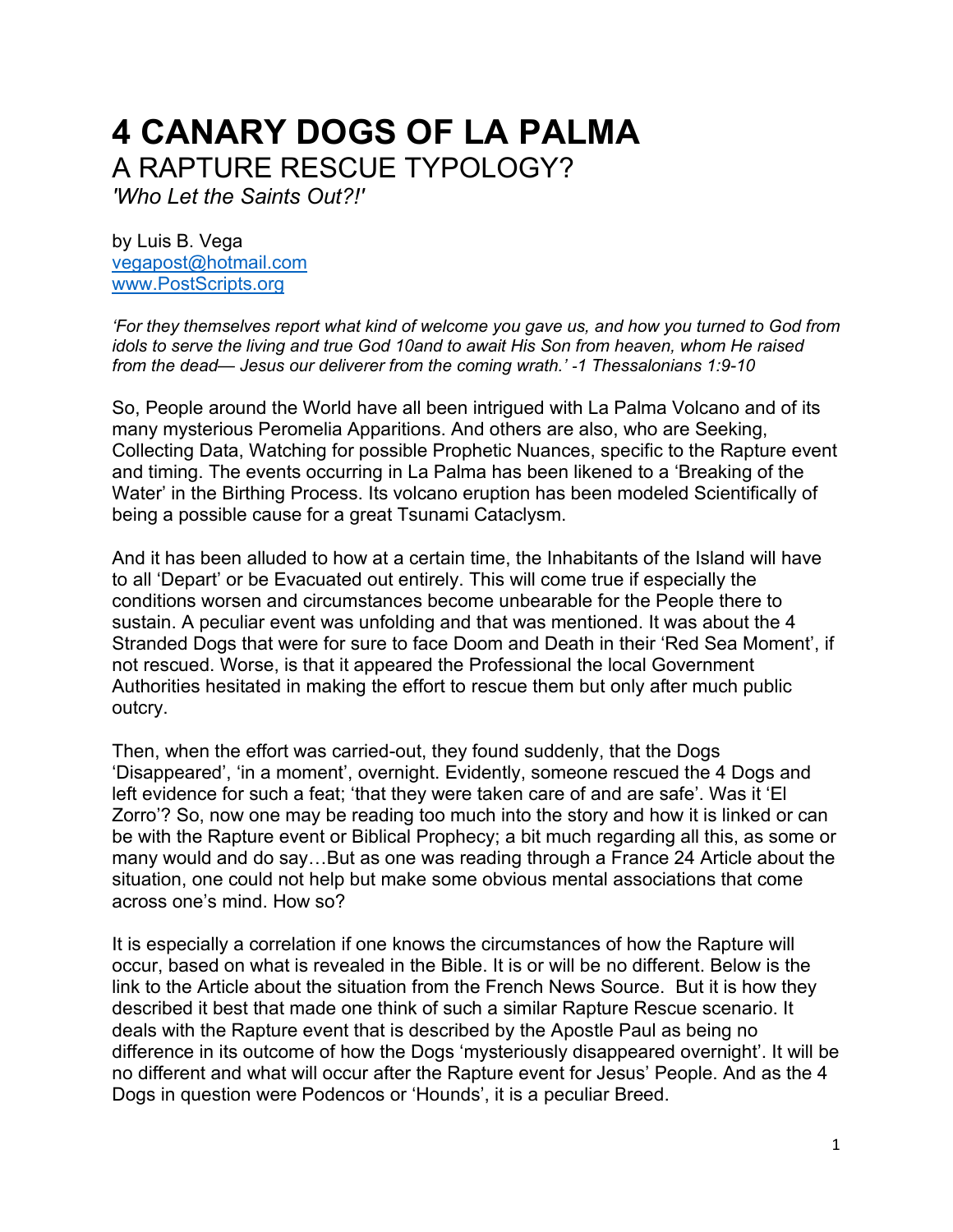## **A Rapture Rescue**

Are such People of Jesus, those who are predisposed to being like a 'Hound', when it comes to Tracking Prophecy: Watching, Pursuing, Seeking Jesus' return? Collecting Data about what is all happening on Earth presently that is fast becoming as dire as a slow moving 'River of Lava' like with La Palma Volcano? It is most certainly spelling Doom and Death to come to La Palma's of the World. And Jesus' People are Trapped and now facing their 'Red Sea Moment' with such things as losing their Jobs , Business, Education or Lives if not Injected with the COVID 'Solution'?

To then have the next day after the Rapture event, the World's People asking, 'Where did they disappear to, so suddenly, overnight'? Who 'Rescued' or 'Raptured them away from Earth to Safety from certain Doom and Death from their 'Red Sea Moment'? A 'Savior'. For sure, such a peculiar 'Breed' of People, Jesus has taken note of. Jesus came to rescue the Perishing from Sin and Satan. Jesus has concern and had pity enough to have resolve and do what the Earthly Powers-That-Be will not do nor have the resolve to rescue such 'Canis' or People.

And why these Motifs of Canines per chance? Obviously, the name of the Islands is the 'Islands of the Dogs'. So, no more appropriate theme to go by. And what type of Dogs are these that 'Disappeared' overnight, snatched from the literal Fires of Hell? These special types of Dogs are Hounds, called Podencos. The word in Spanish means 'Hounds'. They are most commonly bred for Hunters in Spain and Portugal. Now, the only deviation from the Dog Metaphor pertaining to the Rapture type is that the Dogs were desirable types, Hunters and bred as such.

In contrast, one would say that most 'Dogs', as a Metaphor of People that will be Rescued in the Rapture will be of all Types and Kinds, Breeds, etc. Even so, such would also fit the Rapture Metaphor one is comparing because it has not been the Highly Breed, or the Wealthy, the Powerful that normally seek the LORD nor have the need to be 'Rescued'. They have all the means and resources, etc. So, one could not help but to transpose such qualities of who are those that in a similar way will be snatched-up in the Rapture event, overnight but the 'Podencos' of the LORD, no?

*From Merriam Webster: Definition of hound ˈhau̇nd \ 1[-Dog.](https://www.merriam-webster.com/dictionary/dog)*

*2- A Dog of any of numerous Hunting Breeds including both Scent [Hounds](https://www.merriam-webster.com/dictionary/hounds) and Sight Hounds .*

*3- A Person who pursues like a Hound especially.* 

*4- One who avidly Seeks or Collects something.* 

It is not to say that only those Followers of Jesus who are the Watcher 'Dogs' of Biblical Prophecy types that are avidly Seeking the LORD and Watching the Times and Season the End Times Signs or collecting Dates, that are exclusively to 'Disappear'. But that in general, is it not true though that it is generally those that 'Love His (Jesus') Appearing that are the type that are actively Seeking, Collecting and Watching for the Rapture? And this, especially true that as for such, their 'Red Sea Moment' is closing in fast like the Lava Flow with the Dogs, no? One thought that it was an interesting perspective and angle at looking at what happened with these 4 Dogs of La Palma Volcano.